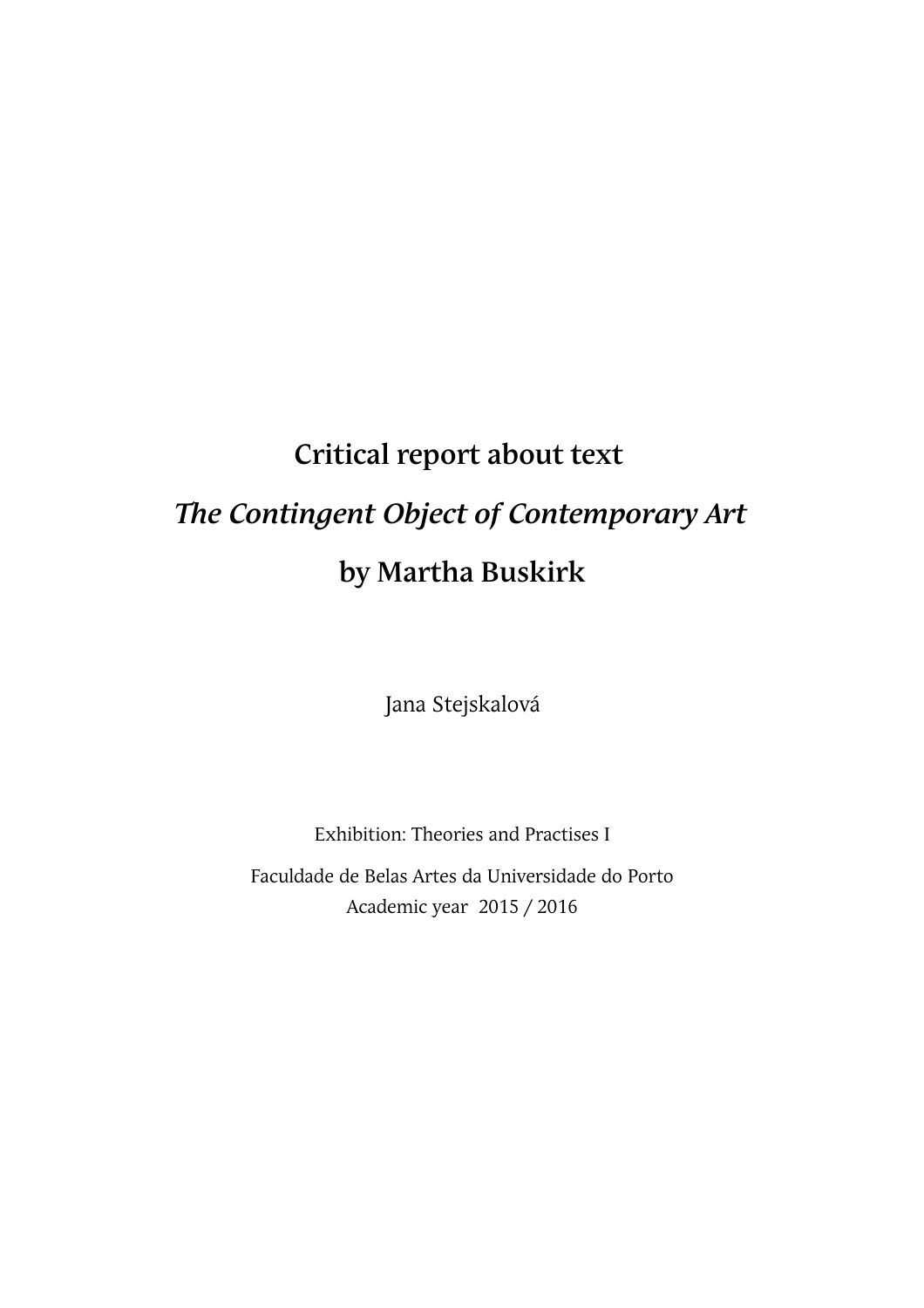## Introduction

*The Contingent Object of Contemporary Art* is a title of the book written by Martha Buskirk, published in 2003. This report will deal with an introduction text, that summarizes all the topics later presented more broad in each chapter. I have decided to work with this text because I think it raises interesting questions, that also many students of curatorial studies ask themselves, when they get to the art and gallery practice. The author of the book is Martha Buskirk, a curator and professor of art history and criticism at *Montserrat College of Art* (Beverly, MA) since [1](#page-1-0)994.<sup>1</sup> Recently she has published another book about art practice entitled *Creative Enterprise: Contemporary Art between Museum and Marketplace* (Continuum, 2012).

The Introduction to *The Contingent Object of Contemporary Art*, also the entire book's focus diverse from questions about author and authorship, original artworks and it's copies, questions about who is authorized to realize an artwork according to it's plans, stylistic unity as an aesthetic criteria versus different materials and techniques used by the same author of the context of the artwork. Due to the limit of this paper I will choose only one of the topics – the question of authorship and authority, which I will try to think through in detail.

## Authorship and authority

The most interesting topic, of all mentioned above, for me is the question of authorship. Martha Buskirk deals with the question whether it is possible by an author's intended act to withdraw the status of artwork from an object. She gives two examples when artists were confronted by a "violation" of their authorship rights and therefore were forced to withdraw through declaration the status of the artwork. First example is one of Robert Morris's *Litanies* bought by Philip Johnson. When he didn't receive his money six months after the purchase, he decided to publish the *Statement of Esthetic Withdrawal* (1963), duly signed and notarized, that he withdraws from it all esthetic quality and content and declares that from the date hereof said construction has no such quality and content.<sup>[2](#page-1-1)</sup> The other example mentioned by author is that of Donald Judd, published in the form of advertisement in the March 1990 *Art in America*, saying that

<span id="page-1-0"></span><sup>1</sup> Retrieved December 14, 2015, from https://www.bu.edu/prc/prcpov/artists/a05.html

<span id="page-1-1"></span><sup>2</sup> Buskirk, M.: *The contingent object of contemporary art*, Cambridge, Mass.: MIT Press., 2003, p. 1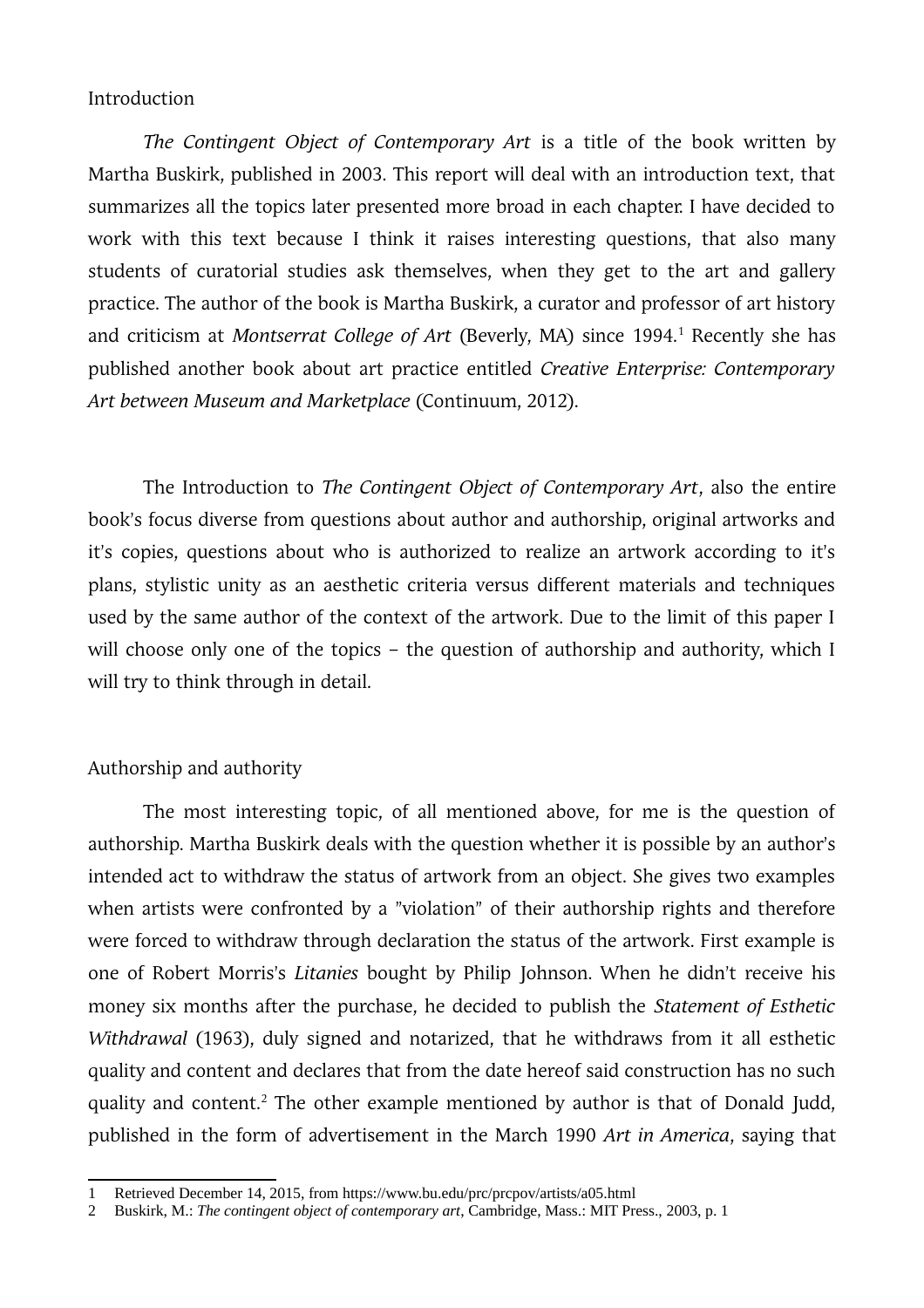the exhibited sculpture at *Ace Gallery* in Los Angeles was an installation wrongly attributed to Donald Judd. Because the fabrication of the piece was authorized by Giuseppe Panza, the art collector and owner of the original object, without the approval or permission of Donald Judd.

The main question arising from these examples is that of what power an artist continues to have over a work of art after it has left the artist's possession; in particular, to what degree the artist can change the status of the work without physically altering the object itself? In my opinion, it depends mainly on the circumstances. Both of these artists are well-known and also accepted by well-known galleries. That means that their decision to withdraw authorship from an object was accepted by the art public. It's questionable whether such a decision would be also accepted from an artist who hasn't created himself such a strong authority yet. It seems to me that anyway it always depends not so much on the decision of the author, but rather on the decision of the art public, to accept such act and only after this acceptance it becomes generally valid. Just hypothetically, we can think about this example: if an artist, whose artwork was purchased by famous art gallery, said that such artwork is no longer a work of art, but the gallery would disagree and would continue to exhibit this work, which one of them would be in right?

 Another question regarding the example of Donald Judd is who has the authority to decide about the artwork, specifically who has the authority to realize a work on the basis of plans after being sold to the collector (or museum)? Is it only the artist or the owner of the plans too? Again, I would answer that it depends on the circumstances. But the text says that Judd sold his artworks to Panza with statement that he wanted to retain final authority to approve or disapprove of works presented under his name.<sup>[3](#page-2-0)</sup> That means Panza knew that he is not allowed to make such decision to authorize creating a copy of the artwork. Martha Buskirk asks the question of why would it have seemed plausible to a collector and a major art gallery that an unauthorized copy could be substituted for an absent work of art? But my question is even more simple: Why didn't he ask Judd for the permission and didn't let him authorize the copy? What was the problem that he felt he can't ask him? Even if he's minimal art artist why would Panza think that with the purchasing plans he has absolute ownership of the work and

<span id="page-2-0"></span><sup>3</sup> Buskirk, M.: *The contingent object of contemporary art*, Cambridge, Mass.: MIT Press., 2003, p. 6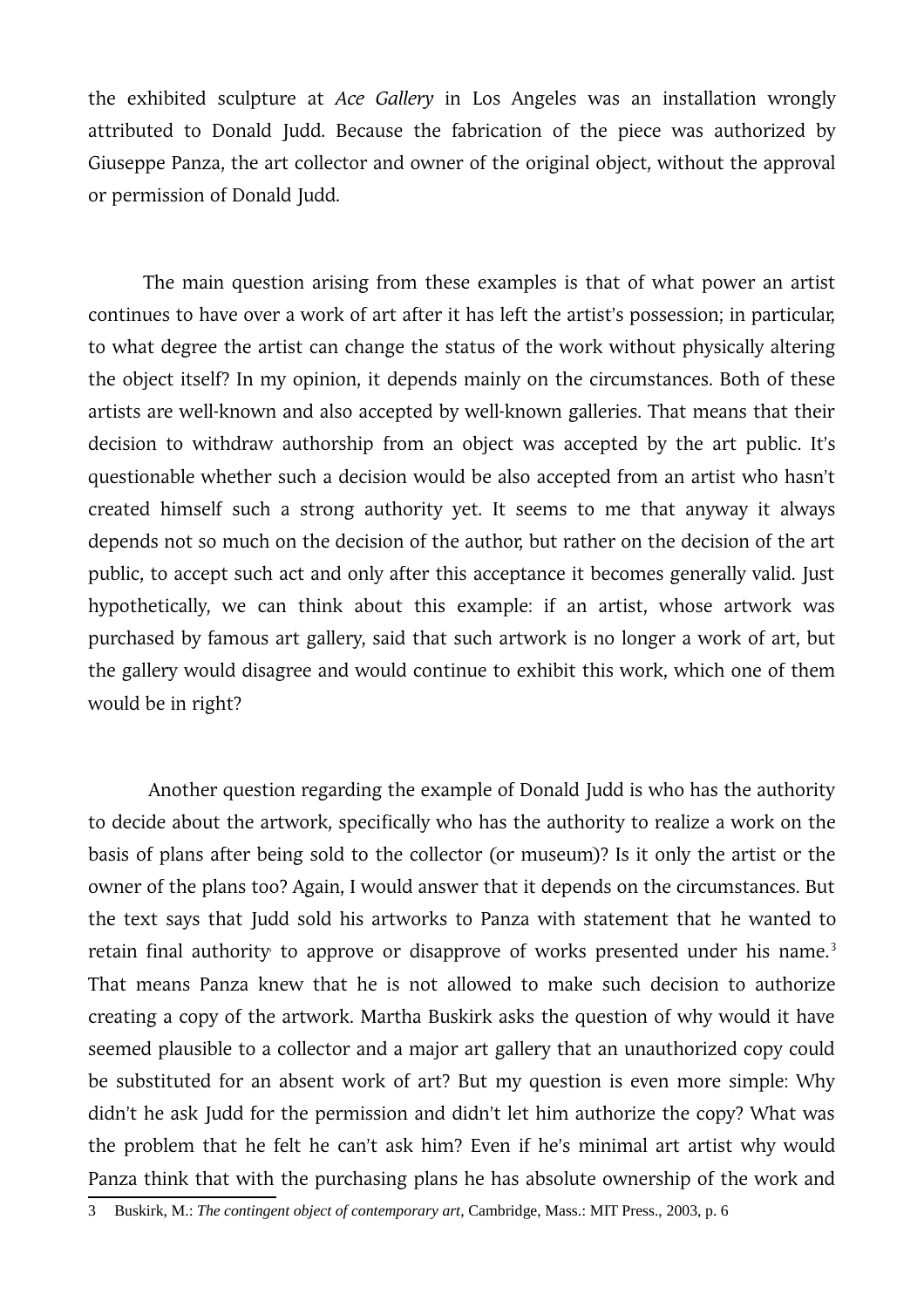doesn't need to ask for approval even if Judd stated he wants to retain such decision making?

The authorship issue is very wide and very controversial in contemporary art, since it is possible to exhibit anything in the gallery as an artwork, as author also mentions several times in the text. This reminded me of another interesting example, although not about removing authorship from an artwork in the same meaning. It's Robert Rauschenberg's *Erased de Kooning Drawing*, 1953 purchased by *San Francisco Museum of Modern Art* and described as traces of drawing media on paper with label and gilded frame.<sup>[4](#page-3-0)</sup> Rauschenberg asked de Kooning to give him one of his drawings so he can erase it and there no other photographs of traces indicating the original drawing appearances. Above that there are two more facts worth mentioning. First – even Rauschenbeg honored the unwritten respect for an authorship of another artist by asking de Kooning to give him the drawing even he knew for what purpose. Second is that the authorship of the artwork had changed and it was purchased by the museum as Rauschenberg's drawing. The question that arises from this example is what would happen if Rauschenberg didn't ask for approval and erased or over-painted someone else's drawing and he disagreed with it? Would the museum still purchase it?

Another area that I feel is very important in contemporary art and wasn't mentioned in the text, is an issue regarding artistic groups and collective identity. In the presence, there are many active art groups that work under the collective identity. That also means they exhibit their artworks under their collective name so it isn't important who created which part of it. Or it doesn't have to be an art group, it can be only a group exhibition where artists decided not to have their names under the artworks. This also happened during one of our student exhibitions – students prepared the exhibition together so they decided leave the photographs without labels and many visitors were confused by this act and kept asking "Whose picture is this"? The reasons why they have decided for this way of exhibiting are three: first, they really work together on many of the photographs, one of them holds the camera, another one composes. Second, it guarantees the exhibition some kind of visual unity even if it's prepared by several different artists. And third in Czech republic, there is actually no point in differencing each student exhibiting, because there are very poor conditions for art market, not only

<span id="page-3-0"></span><sup>4</sup> Retrieved December 14, 2015, from https://www.sfmoma.org/artwork/98.298